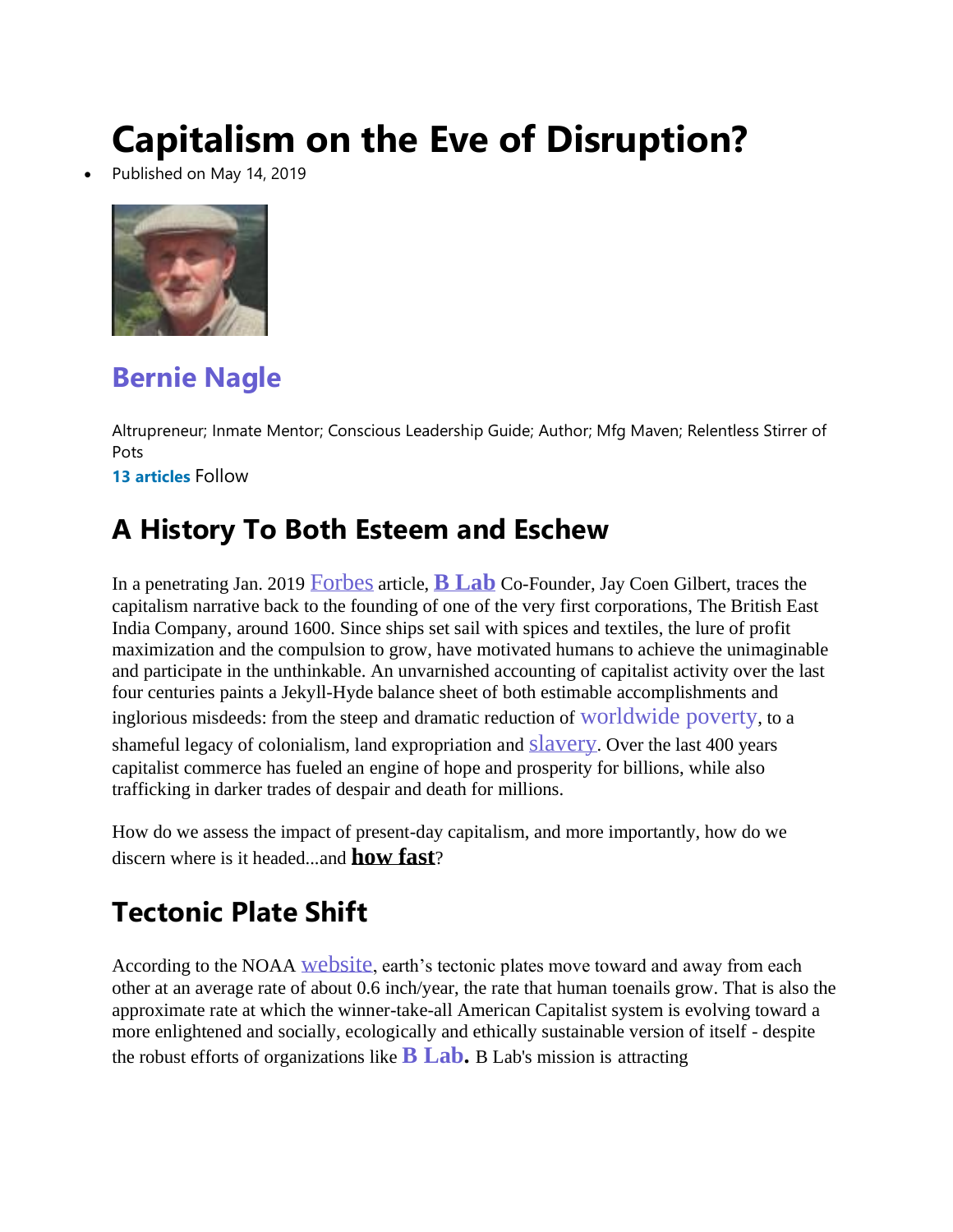

and certifying **Benefit [Corporations](https://bcorporation.net/)** dedicated to balancing Purpose and Profit. The following graphic and *[Declaration](https://bcorporation.net/about-b-corps)* come directly from their website.

#### **THE B CORP DECLARATION OF INTERDEPENDENCE**

"We envision a global economy that uses business as a force for good. This economy is comprised of a new type of corporation - the B Corporation - Which is purpose-driven and creates benefit for all stakeholders, not just shareholders.

As B Corporations and leaders of this emerging economy, we believe:

- That we must be the change we seek in the world.
- That all business ought to be conducted as if people and place mattered.
- That, through their products, practices, and profits, businesses should aspire to do no harm and benefit all.
- To do so requires that we act with the understanding that we are each dependent upon another and thus responsible for each other and future generations."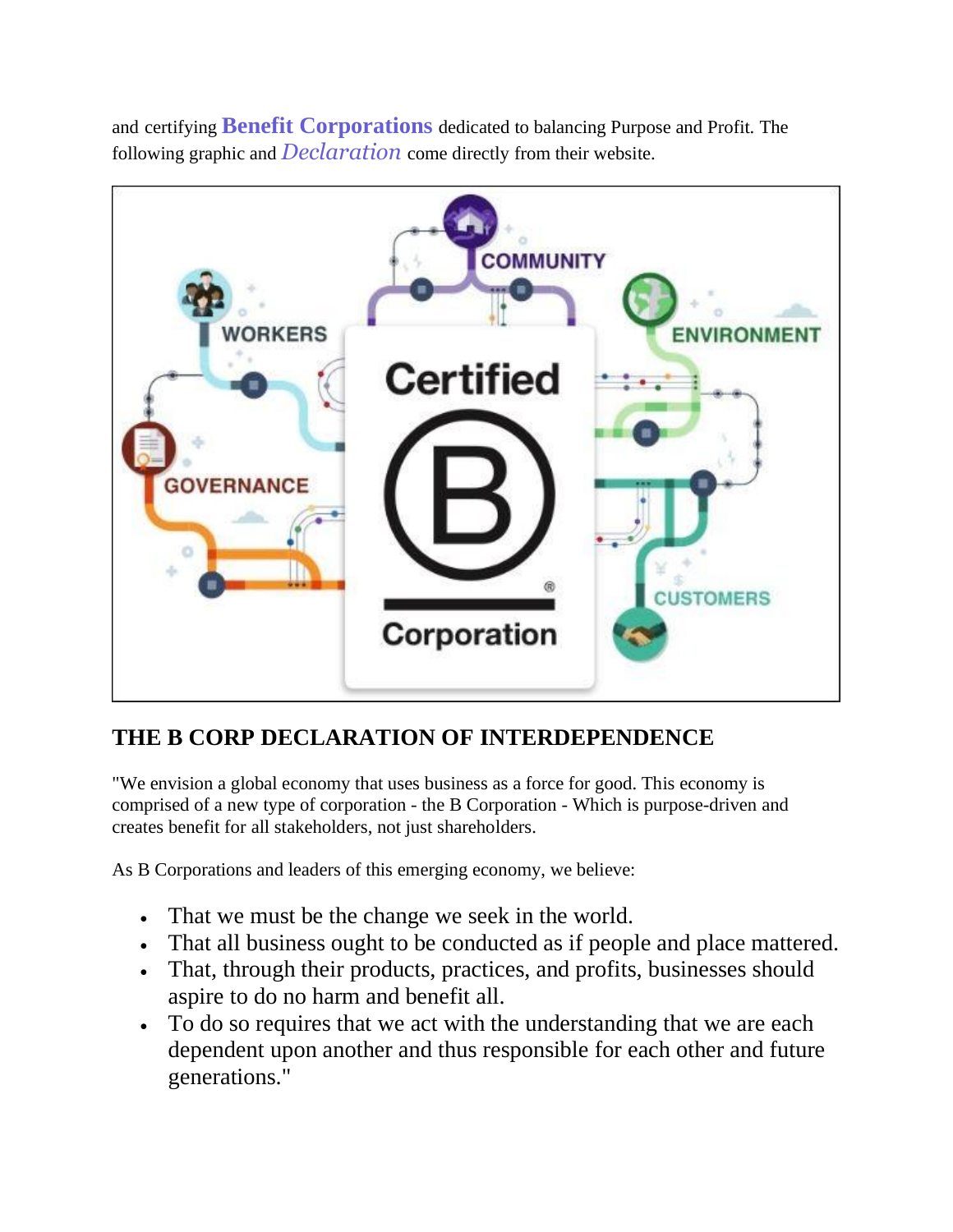The **Conscious [Capitalism](https://www.consciouscapitalism.org/)** movement espouses values and principles (graphic below) similar to **B Lab**, promoting the idea of *"Profit for Purpose"*. With over 50 Chapters and dozens more Communities worldwide, the **Conscious [Capitalism](https://www.linkedin.com/company/conscious-capitalism-inc.-fka-flow-/)** organization has been providing guidance to US corporations for over a decade.



But as we touched upon above, the capitalist institutional imperatives of profit maximization, shareholder enrichment and unfettered growth, impede the overwhelming majority of corporations from moving toward a more "conscious" approach to business. If the lofty and admirable goals of **B Lab** and **Conscious Capitalism** are to be achieved in our lifetime, something big needs to happen. There needs to be a catalyst, a precipitous event, a highly kinetic influence on the pace of progress.

Is it possible such a perfect storm of events and influences is upon us?

#### **Kuhn, Gladwell, and Rapid, Disruptive Change**

If you are familiar with the work of Thomas Kuhn ([Paradigm](https://en.wikipedia.org/wiki/Paradigm_shift) Shift) or Malcolm Gladwell ([Tipping](https://en.wikipedia.org/wiki/The_Tipping_Point) Point), you probably have an appreciation for the transformative power of *"critical mass"* or a sudden change in the *"dominant underlying assumptions"* of a system. Whether that system be a social media phenomenon, a scientific theory, or a widely-held social or political belief, these gentlemen present compelling evidence that rapid, disruptive change can indeed take place where change was previously thought unlikely or impossible.

Take a few minutes to consider the list of *Issues* and *Influencers* below. Could we be witnessing the accumulation of "critical mass" and/or the sudden change in "dominant underlying assumptions" about how capitalism ought to work?

### **A Confluence of Issues and Influencers - Disruptive?**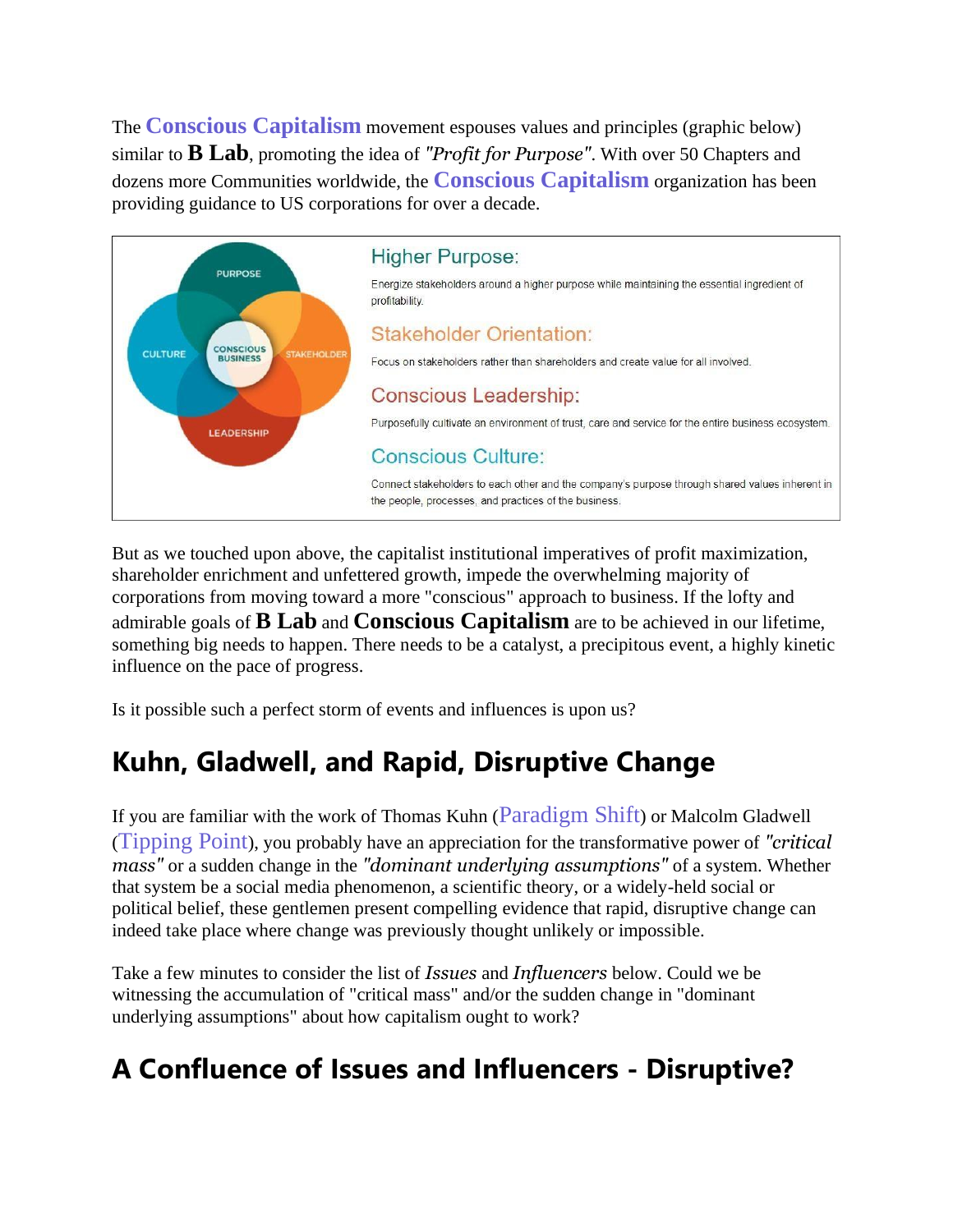**Pay Disparity -** While there is no question that capitalism has raised billions from poverty all over the world, neither can there can be a question about the obscene multiples of CEO compensation versus average earnings of company workers. Pay disparity has even raised concerns among some of the [billionaires](https://www.theguardian.com/commentisfree/2019/apr/24/ray-dalio-jamie-dimon-kings-of-capitalism-concerned) for whom the system has worked so well. The expectation of most Americans is for capitalism to grow the middle class, create opportunities for wealth and provide a decent living for the many. Instead it has become the brass ring for the CEO-multimillionaire class, and the platinum ring for the high tech nouveau riche.

#### **Millennial Ascendency, Social and Financial** - In his 2019 letter to [CEOs](https://www.blackrock.com/corporate/investor-relations/larry-fink-ceo-letter),

Blackrock CEO, Larry Fink mentions the \$24 trillion shift of wealth that will take place from Baby Boomers to Millennials, the largest transfer of wealth in history. These are the same millennials who overwhelmingly (63%) believe that the primary *Purpose of Business* is to *Improve Societ*y, rather than Generating Profit. When you couple the imminent conveyance of financial leverage with the penchant for *Purpose,* the implications for disruptive change in capitalism should be clear.

**[20](https://www.linkedin.com/pulse/capitalism-getting-woke-bernie-nagle/)20 Presidential Politics** - There is a growing call from 2020 Presidential candidates for a "new kind" of [Capitalism](https://www.linkedin.com/pulse/capitalism-getting-woke-bernie-nagle/). Mayor Pete is calling for *Democratic* Capitalism. Elizabeth Warren has introduced legislation called the *[Accountable](https://www.forbes.com/sites/miltonezrati/2019/02/05/senator-warrens-accountable-capitalism-bill-has-big-problems/#7341032d471b)* Capitalism Act. AOC and Bernie are unabashed Socialists and they don't mind saying so. The Democratic party has moved [decidedly](https://www.theepochtimes.com/democratic-2020-candidates-embrace-far-left-socialist-agenda_2855546.html) to the left on the subject of capitalism vs socialism, and as the campaign heats up this call will likely gain momentum among the electorate. This one political phenomenon could push the "disruption" button and slide the entire capitalism discussion over the precipice.

**The Dis-Engaged Workforce** - According to Gallup's latest survey the American workforce is only 31% engaged at work. The other two thirds are either passive or actively disengaged. This means fully 2/3 of the potential for creativity and problem-solving is completely wasted and walks out the door every day. These are forms of "discretionary effort", which cannot be bought, coerced or demanded. The only way this vast treasure trove of potential strategic advantage can be opened is through inspirational, [conscious](https://northeasternohio.consciouscapitalism.org/) leadership, and that requires widespread, disruptive change. "Old" capitalism has no idea how this is done.

**Climate Science** - Much to the collective dismay of climate-change-deniers, it seems the body politic is moving decisively toward climate-change-acceptance. With deserts and semi-arid regions growing at alarming pace, hyper-storms and deluge rainfall events inundating huge swaths of geography, ice-caps melting, sea-levels rising, warm oceans killing off sea life, and worldwide crop-growing conditions deteriorating, there is an increasing awakening to the stark facts of climate change - and - Big Business is increasingly seen as a malign contributor to these events.

**Poisoning our Oceans** - It would be difficult indeed for any sentient being to ignore the garbage dump we continue to make of our oceans. Plastic waste is contaminating our seafood supply and killing off huge quantities of fish and sea mammals. There is growing awareness that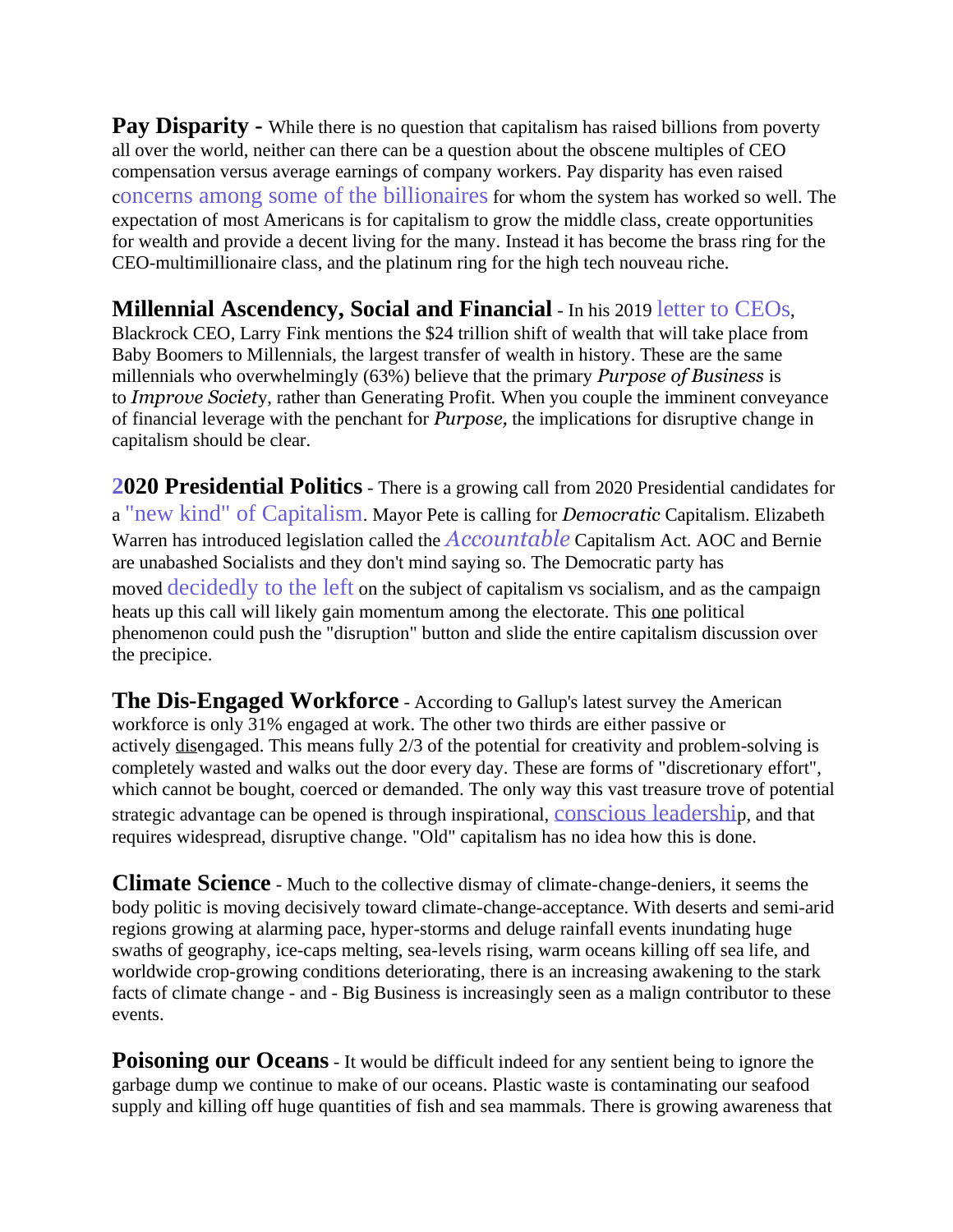when our oceans die, we die. People are paying more attention to sustainability and recyclability in packaging. The loss of Chinese recycling options has set off a loud alarm in communities large and small across the county, as their local recyclers no longer accept glass or plastics. This issue will likely rise to crisis level in the foreseeable future.

**Healthcare That Doesn't** - Although many of the failures of the American healthcare system might fairly be laid at the feet of government, the American public is growing increasingly aware of the \$ Billions of **middle-man** profit flowing to the Insurance and Pharmaceutical industries. Anger and resentment are festering. People are tired of paying more, getting less and waiting longer. For-Profit Healthcare is on a count-down clock.

**Concerned Billionaires Urge Reform -** In a recent [article](https://www.linkedin.com/pulse/capitalists-fear-socialist-revolt-andrew-ross-sorkin/), NY Times columnist, Andrew Ross Sorkin wrote the following: "With democratic socialism ascendant and presidential candidates talking about raising taxes on the rich, Ray Dalio of [Bridgewater](https://www.linkedin.com/pulse/why-how-capitalism-needs-reformed-ray-dalio/?dlbk&te=1&nl=dealbook&emc=edit_dk_20190405) [Associates](https://www.linkedin.com/pulse/why-how-capitalism-needs-reformed-ray-dalio/?dlbk&te=1&nl=dealbook&emc=edit_dk_20190405) and Jamie Dimon of [JPMorgan](https://www.jpmorganchase.com/corporate/investor-relations/document/annualreport-2018.pdf?te=1&nl=dealbook&emc=edit_dk_20190405) Chase have both recently said they believed capitalism needs to be reformed if it is to survive." In his 2018 and 2019 letter to CEOs, Blackrock CEO, Larry Fink, continues to emphasize the link between [Purpose](https://www.blackrock.com/corporate/investor-relations/larry-fink-ceo-letter) and Profit, saying, "*Purpose is not the sole pursuit of profits but the animating force for achieving them."* A recent Bloomberg article quoted Alan Schwartz, a managing partner at investment firm Guggenheim Partners as saying, "If you look at the right wing and the left wing, *what's really coming is class warfare*," The last thing billionaires want to see is torches and pitchforks at their ivy-covered gates.

## **Disruption, Reformation, Revolution, & Apologies to "Flip" Sloan**

In 1964 with the VietNam War raging, songwriter and member of the legendary "Wrecking Crew" studio musician group, P. F. ["Flip"](https://en.wikipedia.org/wiki/P._F._Sloan) Sloan, penned the iconic protest song, *["Eve](https://www.youtube.com/watch?v=qfZVu0alU0I) of* **[Destruction"](https://www.youtube.com/watch?v=qfZVu0alU0I)**. After being rejected by "The Byrds", the song was famously recorded by Barry McGuire. The song rose to #1 on Billboard - and the rest, as they say, is history.

The song makes reference to a *confluence* of a number of social and political *Issues* and *Influencers* in the mid-sixties, and it suggests a gathering moment of rapid, violent change. Radical change did indeed come. In 1964, the "Bloody Sunday" march took place in Selma, Alabama; within three years, Martin Luther King, and two Kennedys had been assassinated; the Democratic National Convention in Chicago ended in bloody, lethal protests; US Olympic athlete, Tommie Smith raised a black-gloved fist at the Summer Olympics; and the VietNam war was exposed as a collection of lies and was ended - after 58,000 American soldiers had died. Within a few more years, a President was impeached and then resigned.

Capitalism (complete with 400 years of warts and beauty marks) is under a social, **[political](https://www.linkedin.com/pulse/capitalism-getting-woke-bernie-nagle/)** and ethical microscope. Critical mass is accumulating; dominant underlying